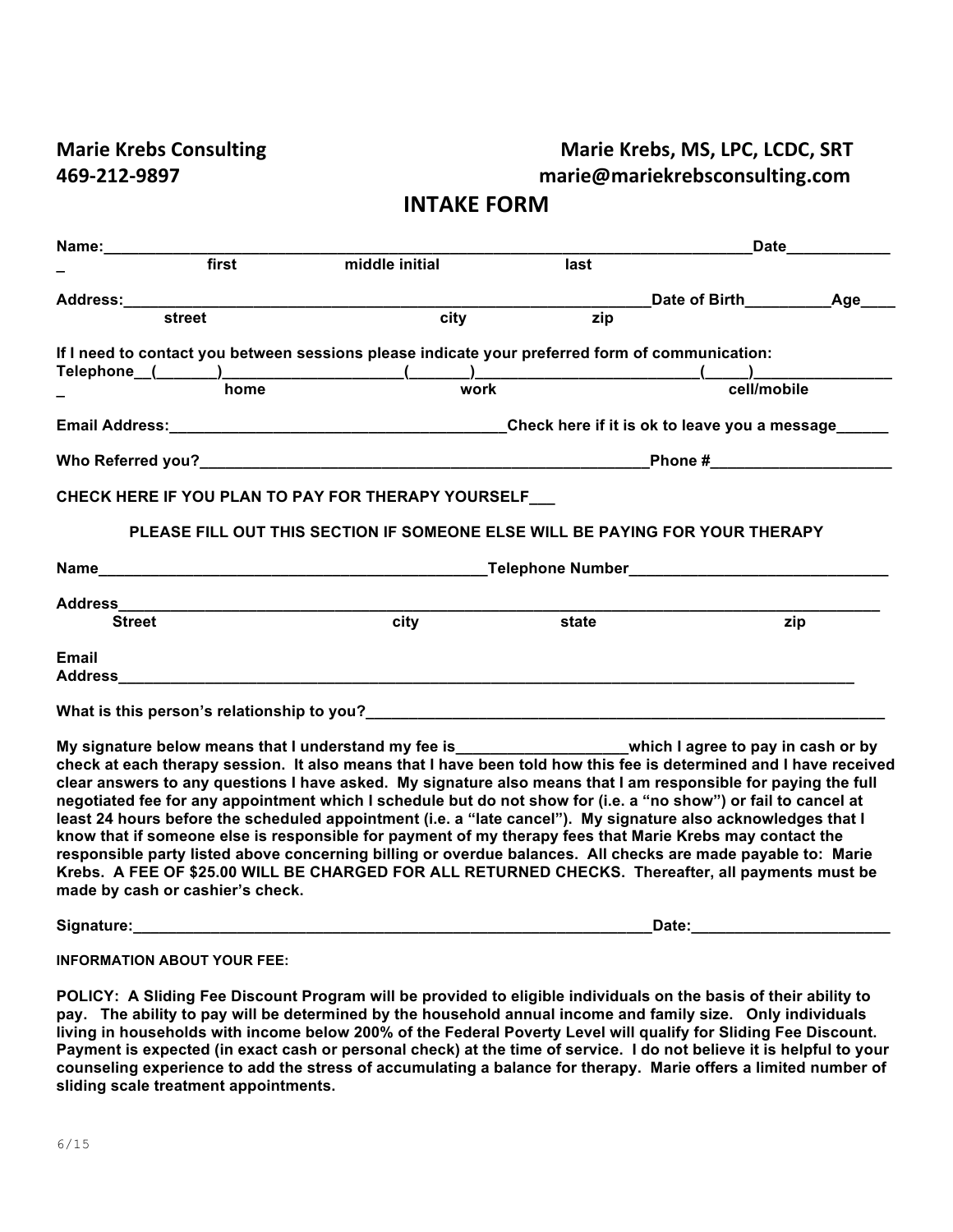**Briefly explain what brings you to counseling?\_\_\_\_\_\_\_\_\_\_\_\_\_\_\_\_\_\_\_\_\_\_\_\_\_\_\_\_\_\_\_\_\_\_\_\_\_\_\_\_\_\_\_\_\_\_\_\_\_\_\_\_\_\_\_\_\_\_\_\_ \_\_\_\_\_\_\_\_\_\_\_\_\_\_\_\_\_\_\_\_\_\_\_\_\_\_\_\_\_\_\_\_\_\_\_\_\_\_\_\_\_\_\_\_\_\_\_\_\_\_\_\_\_\_\_\_\_\_\_\_\_\_\_\_\_\_\_\_\_\_\_\_\_\_\_\_\_\_\_\_ How long have you considered** 

**What finally helped you decide to come?\_\_\_\_\_\_\_\_\_\_\_\_\_\_\_\_\_\_\_\_\_\_\_\_\_\_\_\_\_\_\_\_\_\_\_\_\_\_\_\_\_\_\_\_\_\_\_\_\_\_\_\_\_\_\_\_\_\_\_\_\_\_\_\_**

**counseling?\_\_\_\_\_\_\_\_\_\_\_\_\_\_\_\_\_\_\_\_\_\_\_\_\_\_\_\_\_\_\_\_\_\_\_\_\_\_\_\_\_\_\_\_\_\_\_\_\_\_\_\_\_\_\_\_\_\_\_\_\_\_**

**Has life been satisfying to you? \_\_\_\_\_ Yes \_\_\_\_\_ No (Please explain)\_\_\_\_\_\_\_\_\_\_\_\_\_\_\_\_\_\_\_\_\_\_\_\_\_\_\_\_\_\_\_\_\_\_\_**

|  |  | Who or what have you lost of major significance in the past five years? |
|--|--|-------------------------------------------------------------------------|
|  |  |                                                                         |

| Are issues related to God, faith or spirituality important to consider in your counseling? _____ Yes |  | No (if |  |
|------------------------------------------------------------------------------------------------------|--|--------|--|
| yes, please describe on the back of this page)                                                       |  |        |  |

**\_\_\_\_\_\_\_\_\_\_\_\_\_\_\_\_\_\_\_\_\_\_\_\_\_\_\_\_\_\_\_\_\_\_\_\_\_\_\_\_\_\_\_\_\_\_\_\_\_\_\_\_\_\_\_\_\_\_\_\_\_\_\_\_\_\_\_\_\_\_\_\_\_\_\_\_\_\_\_\_\_\_\_\_\_\_\_\_\_\_\_\_\_\_\_\_\_**

**Who or what have you lost of major significance in the past five years?\_\_\_\_\_\_\_\_\_\_\_\_\_\_\_\_\_\_\_\_\_\_\_\_\_\_\_\_\_\_\_\_\_\_**

| Describe your current occupation (job, volunteer work, school, etc.) |  |  |                                                                                                        |  |
|----------------------------------------------------------------------|--|--|--------------------------------------------------------------------------------------------------------|--|
|                                                                      |  |  | Is your occupation satisfying to you? _Yes _ No Are you satisfied with your current social life? _ Yes |  |
| No (Please explain)                                                  |  |  |                                                                                                        |  |

| Have you had counseling or psychiatric care in the past?                  | <b>Yes</b> | No (If yes, please list the names of |
|---------------------------------------------------------------------------|------------|--------------------------------------|
| those with whom you were in treatment, the dates and length of treatment) |            |                                      |

**\_\_\_\_\_\_\_\_\_\_\_\_\_\_\_\_\_\_\_\_\_\_\_\_\_\_\_\_\_\_\_\_\_\_\_\_\_\_\_\_\_\_\_\_\_\_\_\_\_\_\_\_\_\_\_\_\_\_\_\_\_\_\_\_\_\_\_\_\_\_\_\_\_\_\_\_\_\_\_\_\_\_\_\_\_\_\_\_\_\_\_\_\_\_\_ \_\_\_\_\_\_\_\_\_\_\_\_\_\_\_\_\_\_\_\_\_\_\_\_\_\_\_\_\_\_\_\_\_\_\_\_\_\_\_\_\_\_\_\_\_\_\_\_\_\_\_\_\_\_\_\_\_\_\_\_\_\_\_\_\_\_\_\_\_\_\_\_\_\_\_\_\_\_\_\_\_\_\_\_\_\_\_\_\_\_\_\_\_\_\_**

**\_\_\_\_\_\_\_\_\_\_\_\_\_\_\_\_\_\_\_\_\_\_\_\_\_\_\_\_\_\_\_\_\_\_\_\_\_\_\_\_\_\_\_\_\_\_\_\_\_\_\_\_\_\_\_\_\_\_\_\_\_\_\_\_\_\_\_\_\_\_\_\_\_\_\_\_\_\_\_\_\_\_\_\_\_\_\_\_\_\_\_\_\_\_\_**

| Are you currently being treated for any medical conditions? | <b>Yes</b> | No. If yes, (please describe and |
|-------------------------------------------------------------|------------|----------------------------------|
| give the names of your physicians)                          |            |                                  |

**\_\_\_\_\_\_\_\_\_\_\_\_\_\_\_\_\_\_\_\_\_\_\_\_\_\_\_\_\_\_\_\_\_\_\_\_\_\_\_\_\_\_\_\_\_\_\_\_\_\_\_\_\_\_\_\_\_\_\_\_\_\_\_\_\_\_\_\_\_\_\_\_\_\_\_\_\_\_\_\_\_\_\_\_\_\_\_\_\_\_\_\_\_\_\_**

**\_\_\_\_\_\_\_\_\_\_\_\_\_\_\_\_\_\_\_\_\_\_\_\_\_\_\_\_\_\_\_\_\_\_\_\_\_\_\_\_\_\_\_\_\_\_\_\_\_\_\_\_\_\_\_\_\_\_\_\_\_\_\_\_\_\_\_\_\_\_\_\_\_\_\_\_\_\_\_\_\_\_\_\_\_\_\_\_\_\_\_\_\_\_\_**

**When was your last physical?\_\_\_\_\_\_\_\_\_\_\_\_\_\_\_\_\_\_\_\_\_\_\_\_\_\_\_\_\_\_\_\_\_\_\_\_\_\_\_\_\_\_\_\_\_\_\_\_\_\_\_\_\_\_\_\_\_\_\_\_\_\_\_\_\_\_\_\_\_**

Please list all the medically prescribed prescriptions you are taking, and their dose:<br><u>\_\_\_\_\_\_\_\_\_\_\_\_\_\_\_\_\_\_\_\_\_\_\_\_\_\_\_\_\_\_</u>

| Please check which of the following substances you use and, after each you have checked, describe your |                       |
|--------------------------------------------------------------------------------------------------------|-----------------------|
| pattern of use (number of times a day/week/month and amount):                                          |                       |
| <b>Pattern of Use</b>                                                                                  | <b>Pattern of Use</b> |

| <b>Alcohol</b>  | . | .<br>Cocaine   |
|-----------------|---|----------------|
| <b>Tobacco</b>  |   | Marijuana      |
| <b>Caffeine</b> |   | Amphetamines   |
| Pain pills      |   | <b>Ecstacy</b> |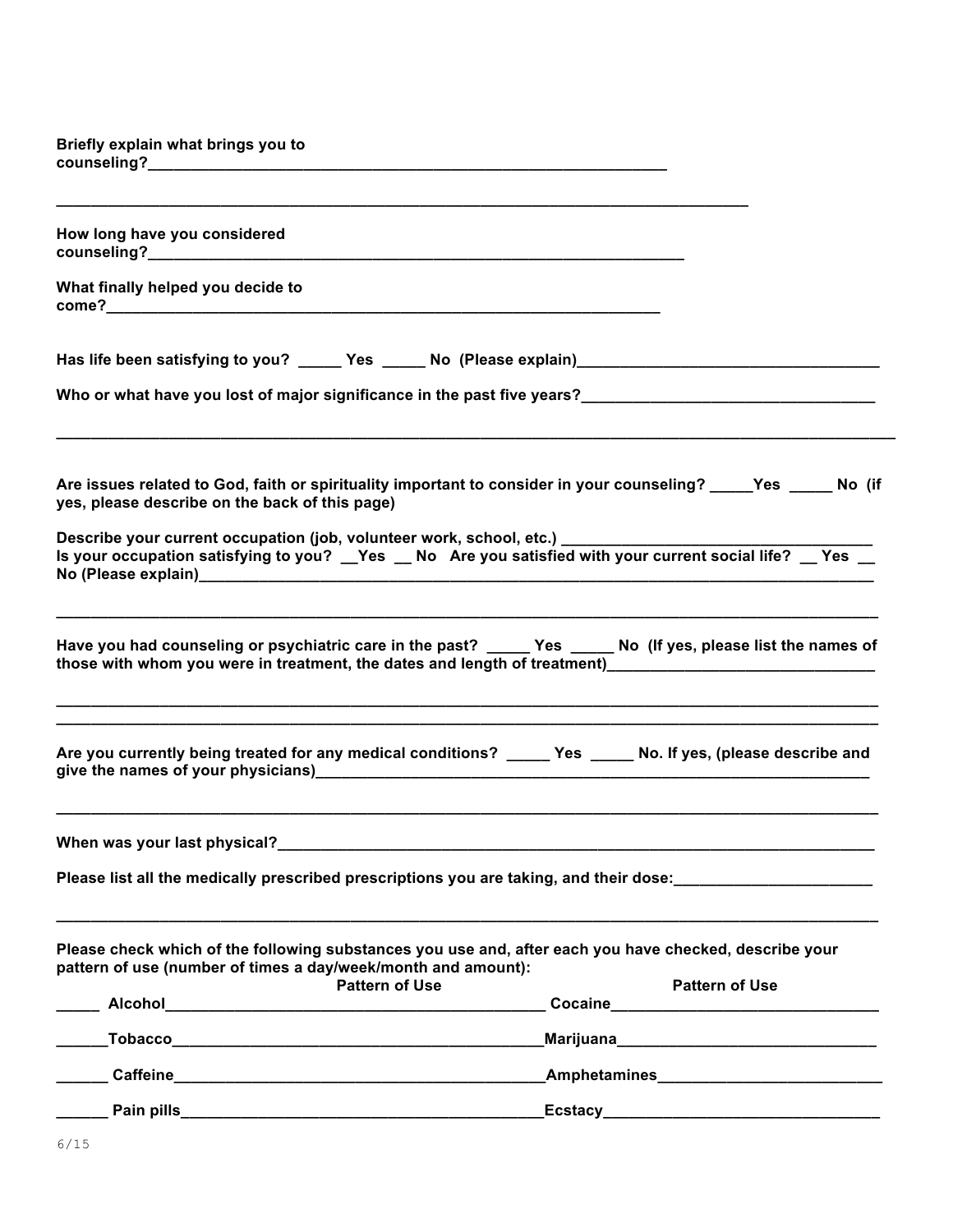|                        | <b>RELATIONSHIP INFORMATION:</b>                                                              |  |                                                                                                                                                                                                                                   |  |
|------------------------|-----------------------------------------------------------------------------------------------|--|-----------------------------------------------------------------------------------------------------------------------------------------------------------------------------------------------------------------------------------|--|
|                        |                                                                                               |  | (Please check the one that applies to you and how long have you been in this relationship status?                                                                                                                                 |  |
| <b>Widowed</b>         |                                                                                               |  | Single ___ Engaged ___ Long-term committed relationship___ Married ___ Separated __ Divorced ___                                                                                                                                  |  |
|                        |                                                                                               |  | If in a relationship, what is your partner's first name?<br>Please list the first names and ages of any children currently living in your home:                                                                                   |  |
|                        |                                                                                               |  |                                                                                                                                                                                                                                   |  |
|                        |                                                                                               |  |                                                                                                                                                                                                                                   |  |
|                        | Your birth order: _____ Only child _____ Oldest Child _____ Middle child _____ Youngest child |  |                                                                                                                                                                                                                                   |  |
|                        | <b>IMPORTANT FAMILY HISTORY:</b>                                                              |  |                                                                                                                                                                                                                                   |  |
|                        | who was involved in the event.                                                                |  | Many factors have a strong effect on family life. Please check which of the following events occurred in your<br>family, either that happened to you, or that you witnessed. After each you have checked, please briefly describe |  |
|                        | Physical Abuse (received or witnessed)                                                        |  |                                                                                                                                                                                                                                   |  |
| <b>Emotional abuse</b> |                                                                                               |  |                                                                                                                                                                                                                                   |  |
| <b>Verbal Abuse</b>    |                                                                                               |  |                                                                                                                                                                                                                                   |  |
| <b>Sexual abuse</b>    |                                                                                               |  |                                                                                                                                                                                                                                   |  |
|                        | <b>Neglect or abandonment</b>                                                                 |  |                                                                                                                                                                                                                                   |  |
| <b>Suicide</b>         |                                                                                               |  |                                                                                                                                                                                                                                   |  |
| Homicide               |                                                                                               |  |                                                                                                                                                                                                                                   |  |
|                        | Drug or alcohol abuse                                                                         |  |                                                                                                                                                                                                                                   |  |
|                        | <b>Domestic violence</b>                                                                      |  |                                                                                                                                                                                                                                   |  |
| 6/15                   |                                                                                               |  |                                                                                                                                                                                                                                   |  |